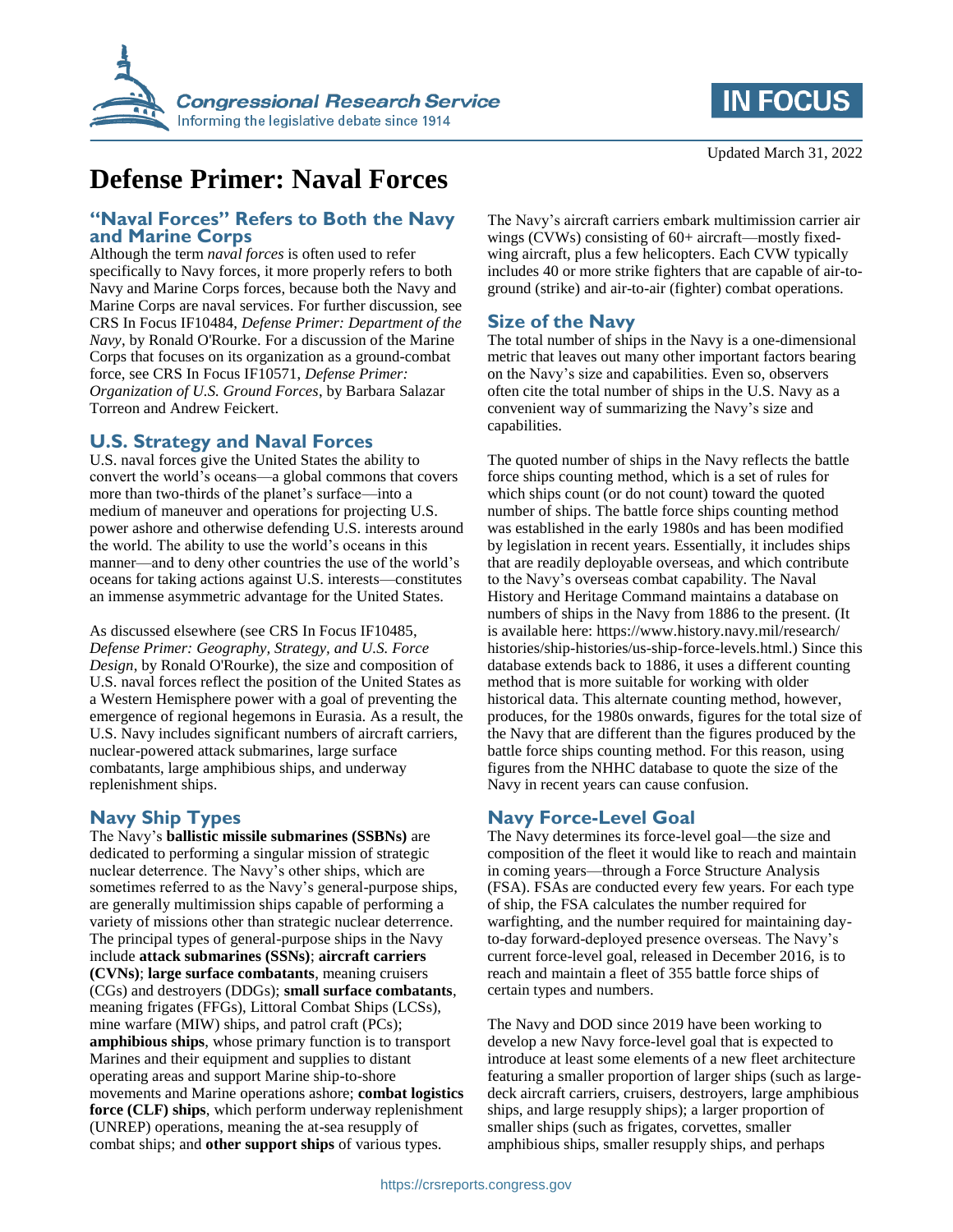smaller aircraft carriers); and a new third tier of large unmanned surface and underwater vessels. On June 17, 2021, the Biden Administration released a document that calls for achieving a Navy with a more distributed fleet architecture, including 321 to 372 manned ships and 77 to 140 large unmanned surface and underwater vessels.

#### **Current Size of the Navy**

The size of the Navy in recent years has generally ranged between 270 and 300 battle force ships. As of March 29, 2022, the figure was 295.

#### **Nuclear-Powered Ships**

The Navy's submarines and aircraft carriers are all nuclear powered, meaning that they use on-board nuclear reactors to generate power for propulsion and for running shipboard equipment. Navy submarines each have one reactor; Navy aircraft carriers each have two. All other Navy ships are conventionally powered, meaning that they burn petroleumbased fuels for propulsion and shipboard power.

#### **Navy Nuclear Weapons**

The Navy maintains a neither-confirm-nor-deny (NCND) policy regarding the presence or absence of nuclear weapons on specific ships. In general, however, it is understood that the only Navy ships that carry nuclear weapons are SSBNs, which carry nuclear-armed submarine-launched ballistic missiles (SLBMs). All of the Navy's other nuclear weapons, which were referred to collectively as nonstrategic naval nuclear weapons, were withdrawn from the fleet as part of a unilateral initiative announced by President George H.W. Bush at the end of the Cold War in 1991.

#### **Navy Formations**

Naval forces are modular and scalable—Navy ships can be combined into formations of various types and sizes that are tailored for their intended missions. The two most prominent types of naval formations are **carrier strike groups (CSGs)** and **amphibious ready groups (ARGs)**. The composition of a CSG can vary, but typically includes a CVN with its embarked CVW, perhaps three to five surface combatants (typically one cruiser, plus some destroyers), a CLF ship, and perhaps an SSN. An ARG typically includes three amphibious ships—one LHA/LHD type "big deck" amphibious assault ship (which resembles a medium-sized aircraft carrier) and two smaller (but still sizeable) amphibious ships known as LPDs and LSDs. An ARG typically embarks a Marine Expeditionary Unit (MEU), which includes more than 2,000 Marines and their equipment (including some aircraft) and supplies. A third type of naval formation is a **Surface Action Group (SAG)**, which consists of a few or several surface combatants, without an aircraft carrier. Navy ships sometimes operate by themselves—all SSBNs and many SSNs operate this way, as do some surface combatants and amphibious ships that are deployed to lower-threat areas (such as South America or parts of Africa) for purposes of engaging with allied or partner forces in those areas.

# **Forward-Deployed Operations**

The U.S. Navy is unique among the world's navies in that, at any given moment, a sizeable fraction of the Navy is

forward-deployed to distant operating areas, particularly the Western Pacific, the Indian Ocean/Persian Gulf region, and the waters around Europe. At any given moment, roughly 30% or more of the Navy, including two or three CSGs and two or three ARGs, might be forward-deployed. Having enough ships to maintain these forward deployments is a major influence on calculations that determine the Navy's force-level goal.

The forward-deployed presence of Navy ships is intended to support a number of ongoing or potential missions, including deterrence of potential aggressors; reassurance of allies and partners; engagement operations with foreign naval and other military forces (which can strengthen political bonds and improve interoperability between the Navy and those other forces); intelligence, surveillance, and reconnaissance (ISR) operations; rapid response in humanitarian assistance/disaster response (HA/DR) situations; noncombatant evacuation operations (NEOs); counter-terrorist operations, crisis response and containment, and timely initial actions during the early (and potentially critical) stages of a conflict.

# **Forward-Homeported Ships**

Most of the Navy's ships are homeported in the United States. To help support its ability to maintain its forwarddeployed presence, some Navy ships are homeported in forward locations. The Navy's largest forward-homeporting location is Japan, where a CSG, an ARG, and some mine warfare ships are homeported. Additional Navy ships are forward-homeported elsewhere in the Pacific, in the Persian Gulf (at Bahrain), and in or near the Mediterranean (in Spain and Italy).

#### **Relevant Statutes**

Title 10, U.S. Code, Subtitle C – Navy and Marine Corps

#### **CRS Products**

CRS Report RL32665, *Navy Force Structure and Shipbuilding Plans: Background and Issues for Congress*, by Ronald O'Rourke

#### **Other Resources**

Congressional Budget Office, *The U.S. Military's Force Structure: A Primer, 2021 Update*, May 2021, particularly Chapter 3 (pp. 45-77)

Department of the Navy, *Highlights of the Department of the Navy FY 2022 Budget*, accessed August 18, 2021, at https://www.secnav.navy.mil/fmc/fmb/Documents/22pres/Highl ights\_Book.pdf

**Ronald O'Rourke**, Specialist in Naval Affairs

**IF10486**